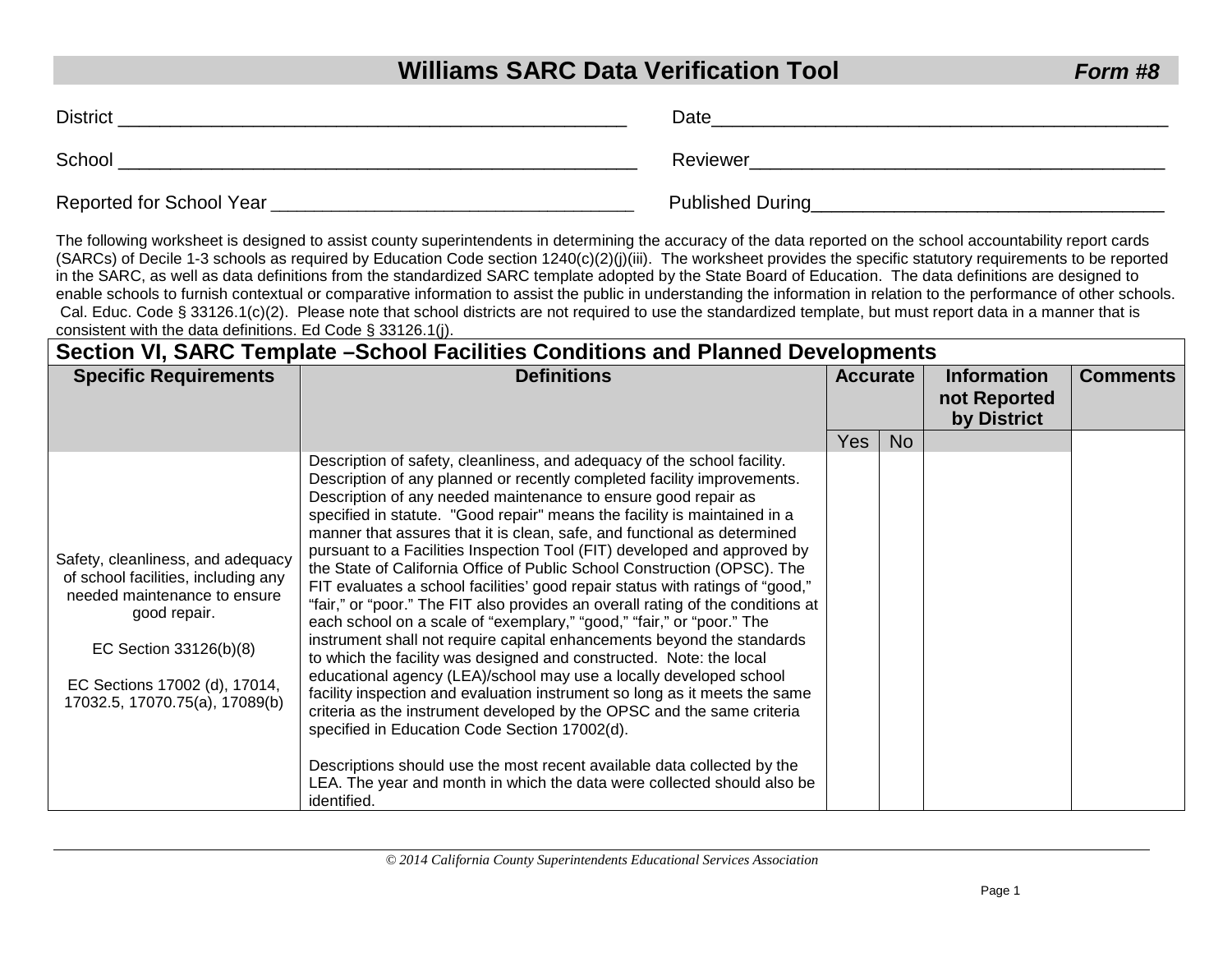#### **Section VI, SARC Template – School Facilities and Conditions School Facility Good Repair Status Guidelines and Data Sources** *(Examples from California Department of Education's SARC Template)*

## **Narrative is developed and provided by the local educational agency.**

Are students safe on school grounds before, during, and after school?

- Before and after school supervision
- Limiting/controlling unauthorized access during school day (e.g., entrances, procedures for check-in/visitors, supervision of grounds and buildings)

Does the school facility have sufficient classroom, playground, and staff spaces to support teaching and learning?

- Classroom space
- Playground space
- Space for staff

What is the general condition of the school and is it cleaned on a regular basis?

- Age of school/buildings
- Maintenance and repair
- Cleaning process and schedule for classrooms, restrooms, grounds

For reporting the results of the most recent site inspection, provide information about the determination of good repair as documented in a completed Facilities Inspection Tool (FIT) or its equivalent. For any item (e.g. any item marked with 'D' or 'X' in a completed FIT) inspected and found not to be in good repair, describe the deficiency and the remedial action already taken or planned. Note the school site inspection date, the completion date of the Facilities Inspection Tool (FIT) or its equivalent, and the date of any remedial action taken or planned.

#### Examples of *unacceptable* summary statements on the condition of school facilities are as follows:

*The LEA has ensured that this school has facilities that are safe, clean, and adequate, and that any needed maintenance to ensure good repair has been or will soon be completed.*

*For more information about the condition of this school's facilities, contact the school principal.*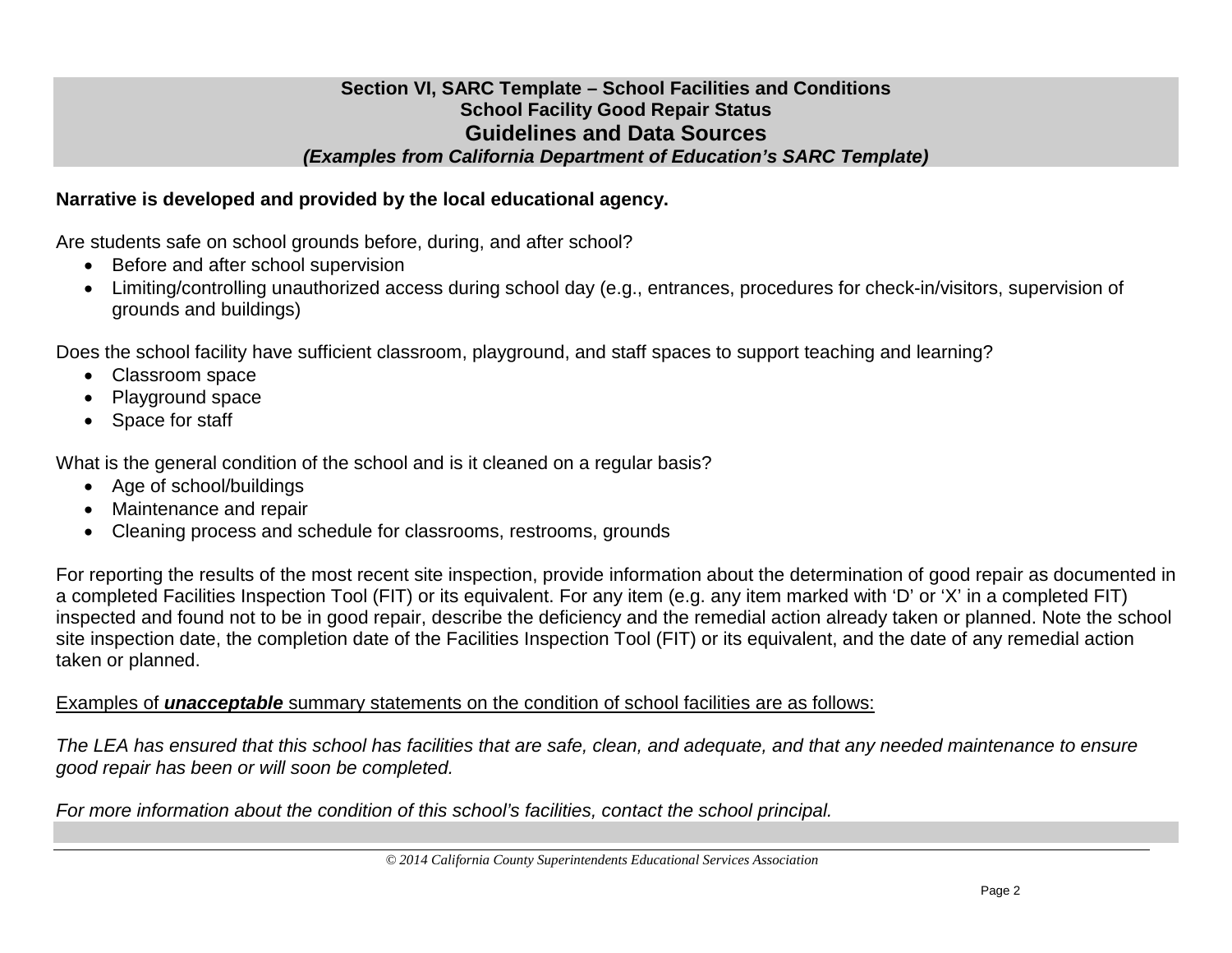## **Section VI, SARC Template – School Facilities and Conditions School Facility Good Repair Status Guidelines and Data Sources (cont'd.)** *(Examples from California Department of Education's SARC Template)*

Examples of *acceptable* summary statements on the condition of school facilities are as follows:

#### **General**:

*The LEA takes great efforts to ensure that all schools are clean, safe, and functional. To assist in this effort, the LEA uses a facility survey instrument developed by the State of California Office of Public School Construction. The results of this survey are available at the school office, at the LEA office, or on the Internet at [web site address].*

*Below is more specific information on the condition of the school and the efforts made to ensure that students are provided with a clean, safe, and functional learning environment.*

## **Age of School/Buildings:**

*This school has 20 classrooms, a multipurpose room, a library, and an administration building. The main campus was built in 1965. Additions were constructed in 1968 and 1972. Two portable classrooms were constructed in 1997 for Class Size Reduction. The school opened in 1990 with all portable buildings. In 1995, permanent classrooms were built. The multipurpose room was built in 1997.*

## **Maintenance and Repair:**

*LEA maintenance staff ensures that the repairs necessary to keep the school in good repair and working order are completed in a timely manner. A work order process is used to ensure efficient service and that emergency repairs are given the highest priority.*

#### **Cleaning Process and Schedule:**

*The LEA governing board has adopted cleaning standards for all schools in the LEA. A summary of these standards is available at the school office, at the LEA office, or on the Internet at [web site address]. The principal works daily with the custodial staff to develop cleaning schedules to ensure a clean and safe school.*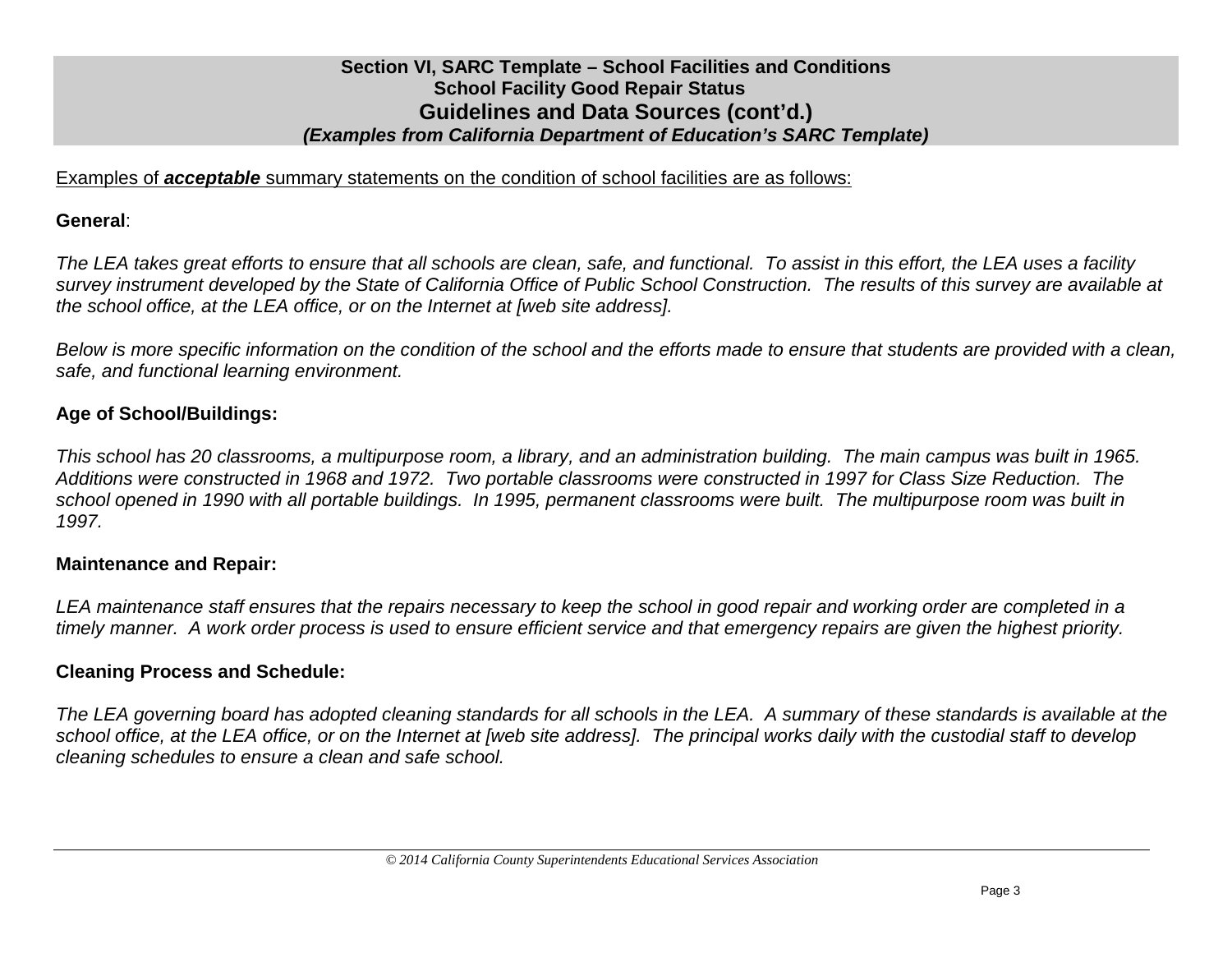# **Deferred Maintenance Budget**

*The LEA participates in the State School Deferred Maintenance Program, which provides state matching funds on a dollar-for-dollar basis, to assist LEAs with expenditures for major repair or replacement of existing school building components. Typically, this includes roofing, plumbing, heating, air conditioning, electrical systems, interior or exterior painting, and floor systems. For the [ 2013-14 ] school year, the district has budgeted \$[ ] for the deferred maintenance program. This represents [ ]% of the LEA's general fund budget.*

## **Deferred Maintenance Projects (if applicable)**

*For the [ ] school year, the district's governing board has approved deferred maintenance projects for this school that will result in the replacement of the roof on the multipurpose room and the installation of a new fire alarm system for all classrooms. The district's complete deferred maintenance plan is available at the district office or on the Internet at [web site address].*

## **Modernization Projects (if applicable)**

*During the [ ] school year, local bond funds [Measure ], and state matching funds will be used to install new air conditioning in all classrooms, provide wiring for technology, and provide for an upgraded electrical service. The work on this project is scheduled to begin in [ ] and be completed prior to the start of the [ ] school year.*

#### **New Construction Projects (if applicable)**

*Architectural planning for replacing five portable classrooms with permanent classrooms will begin during the [ ] school year. State and local bond funds will be used. The new classrooms are scheduled to be occupied by students in the [ ] school year.*

#### **Data provided by LEA.**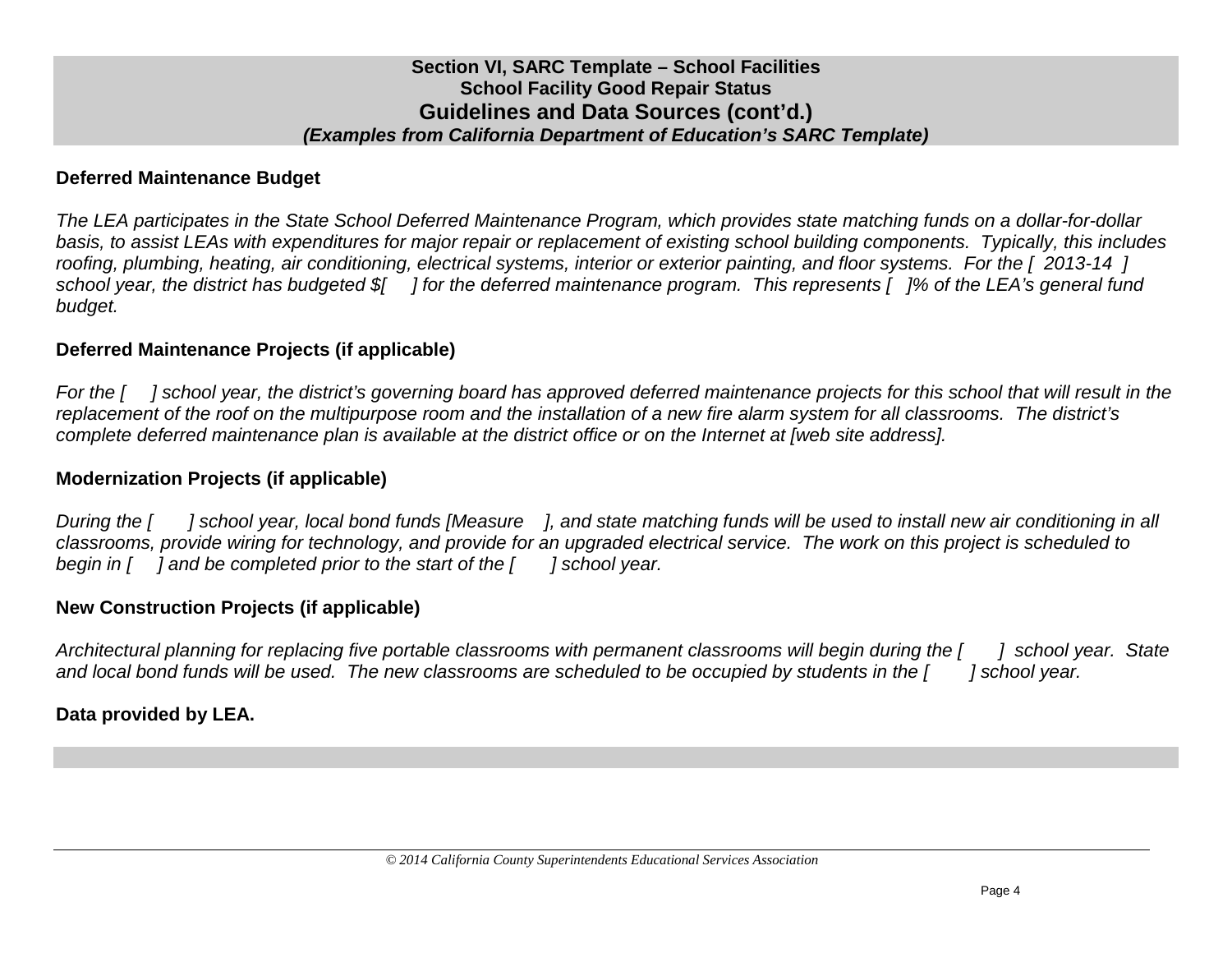# **Williams SARC Data Verification Tool**

District **Executive Contract Contract Contract Contract Contract Contract Contract Contract Contract Contract Contract Contract Contract Contract Contract Contract Contract Contract Contract Contract Contract Contract Cont** 

School \_\_\_\_\_\_\_\_\_\_\_\_\_\_\_\_\_\_\_\_\_\_\_\_\_\_\_\_\_\_\_\_\_\_\_\_\_\_\_\_\_\_\_\_\_\_\_\_\_\_ Reviewer\_\_\_\_\_\_\_\_\_\_\_\_\_\_\_\_\_\_\_\_\_\_\_\_\_\_\_\_\_\_\_\_\_\_\_\_\_\_\_\_

The following worksheet is designed to assist county superintendents in determining the accuracy of the data reported on the school accountability report cards (SARCs) of Decile 1-3 schools as required by Education Code section  $1240(c)(2)(j)(iii)$ . The worksheet provides the specific statutory requirements to be reported in the SARC, as well as data definitions from the standardized SARC template adopted by the State Board of Education. The data definitions are designed to enable schools to furnish contextual or comparative information to assist the public in understanding the information in relation to the performance of other schools. Cal. Educ. Code § 33126.1(c)(2). Please note that school districts are not required to use the standardized template, but must report data in a manner that is consistent with the data definitions. Cal. Educ. Code § 33126.1(j).

| Section IX, SARC Template – Curriculum and Instructional Materials                                                                                                                                                                                                                                                                                                                                                                                                                                                                                                                                                                                                                                                                                                                                                                                                   |                                                                                                                                                                                                                                                                                                                                                                                                                                                                                                                                                                                                                                                                                                                                                                |                 |           |                                                          |                 |
|----------------------------------------------------------------------------------------------------------------------------------------------------------------------------------------------------------------------------------------------------------------------------------------------------------------------------------------------------------------------------------------------------------------------------------------------------------------------------------------------------------------------------------------------------------------------------------------------------------------------------------------------------------------------------------------------------------------------------------------------------------------------------------------------------------------------------------------------------------------------|----------------------------------------------------------------------------------------------------------------------------------------------------------------------------------------------------------------------------------------------------------------------------------------------------------------------------------------------------------------------------------------------------------------------------------------------------------------------------------------------------------------------------------------------------------------------------------------------------------------------------------------------------------------------------------------------------------------------------------------------------------------|-----------------|-----------|----------------------------------------------------------|-----------------|
| Quality, Currency and Availability of Textbooks and Instructional Materials                                                                                                                                                                                                                                                                                                                                                                                                                                                                                                                                                                                                                                                                                                                                                                                          |                                                                                                                                                                                                                                                                                                                                                                                                                                                                                                                                                                                                                                                                                                                                                                |                 |           |                                                          |                 |
| <b>Specific Requirements</b>                                                                                                                                                                                                                                                                                                                                                                                                                                                                                                                                                                                                                                                                                                                                                                                                                                         | <b>Definitions</b>                                                                                                                                                                                                                                                                                                                                                                                                                                                                                                                                                                                                                                                                                                                                             | <b>Accurate</b> |           | Information not<br><b>Reported by</b><br><b>District</b> | <b>Comments</b> |
|                                                                                                                                                                                                                                                                                                                                                                                                                                                                                                                                                                                                                                                                                                                                                                                                                                                                      |                                                                                                                                                                                                                                                                                                                                                                                                                                                                                                                                                                                                                                                                                                                                                                | Yes             | <b>No</b> |                                                          |                 |
| The SARC must detail the<br>availability of sufficient textbooks<br>and other instructional materials,<br>for each pupil, including English<br>learners, in each of the core<br>curriculum areas of<br>reading/language arts,<br>mathematics, science and<br>history/social science; foreign<br>language and health; visual and<br>performing arts; and science<br>laboratory equipment for grades<br>nine through twelve as appropriate.<br>If the governing board determines<br>that there are insufficient textbooks<br>or instructional materials, or both, it<br>shall include information for each<br>school in which an insufficiency<br>exists, identifying the percent of<br>pupils who lack sufficient<br>standards-aligned textbooks or<br>instructional materials in each<br>subject area. The subject areas to<br>be included are all of the following: | List of all textbooks and instructional<br>materials used in the school in the core<br>subjects (English language arts [ELA],<br>mathematics, science, and history-social<br>science), including:<br>The year in which they were adopted<br>$\bullet$<br>Whether they were selected from the<br>most recent list of standards-based<br>materials adopted by the SBE<br>(kindergarten and grades one through<br>eight) or the local governing board<br>(grades nine through twelve), and<br>which are consistent with the content<br>and cycles of the curriculum<br>frameworks adopted by the SBE<br>For kindergarten and grades one<br>through eight, the list of textbooks and<br>instructional materials should also<br>include any supplemental curriculum |                 |           |                                                          |                 |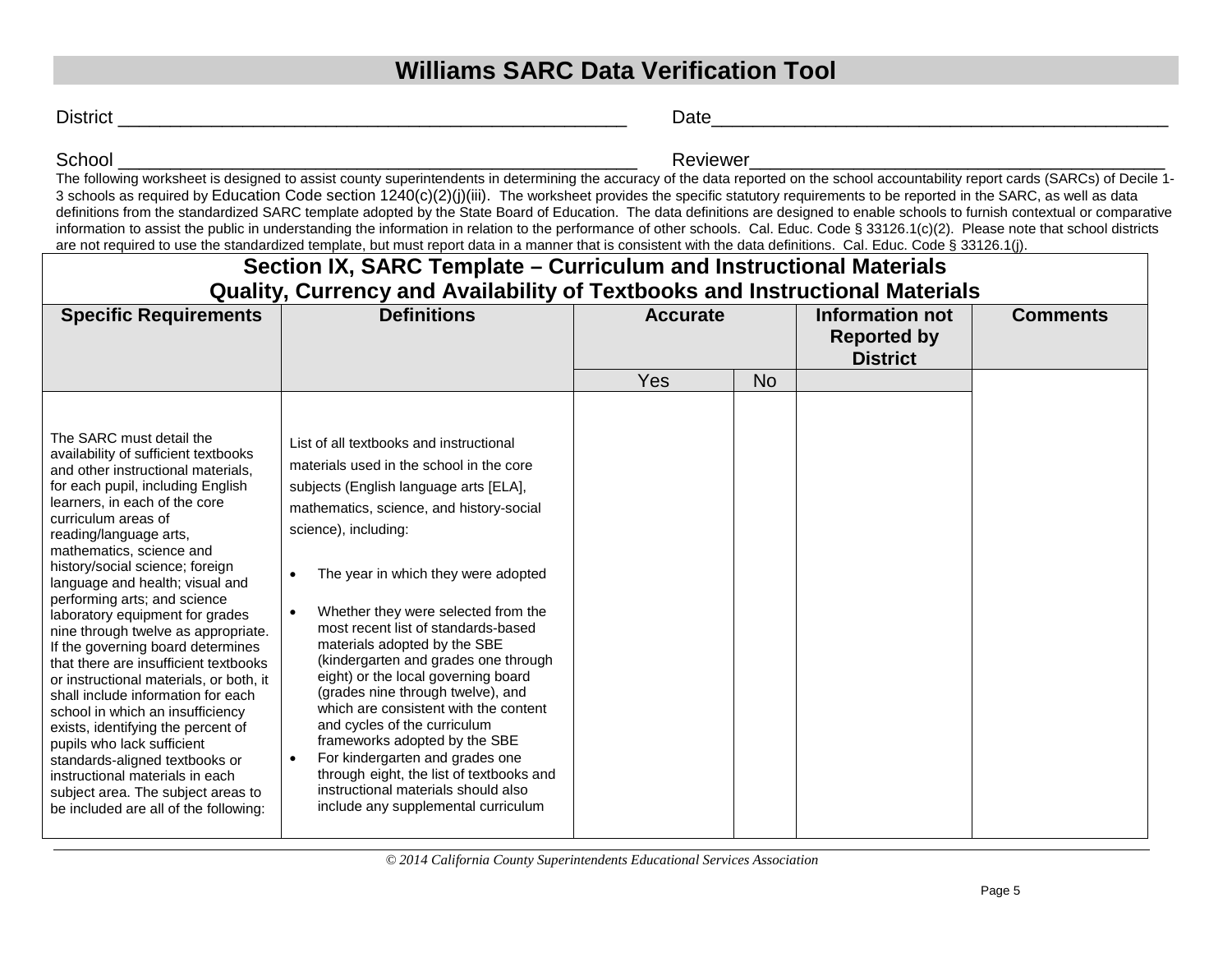| i.<br>ii.<br>iii. | The core curriculum areas<br>of reading/language arts<br>(including the English<br>language development<br>component of an adopted<br>program), mathematics,<br>science, and history/social<br>science.<br>Foreign language and<br>health.<br>Science laboratory                                                                                                                                                                                                                                                                                                                       | adopted by the local governing board<br>If schools with kindergarten and grades one<br>through eight are using textbooks and<br>instructional materials that are not from the<br>most recent state-approved list, provide an<br>explanation of why non-adopted materials<br>are being used and how they are aligned<br>with state standards.<br>If an insufficiency exists, the description |  |  |
|-------------------|----------------------------------------------------------------------------------------------------------------------------------------------------------------------------------------------------------------------------------------------------------------------------------------------------------------------------------------------------------------------------------------------------------------------------------------------------------------------------------------------------------------------------------------------------------------------------------------|---------------------------------------------------------------------------------------------------------------------------------------------------------------------------------------------------------------------------------------------------------------------------------------------------------------------------------------------------------------------------------------------|--|--|
|                   | equipment for grades 9 to<br>12, inclusive, as<br>appropriate.                                                                                                                                                                                                                                                                                                                                                                                                                                                                                                                         | must identify the percent of pupils who lack<br>sufficient textbooks and instructional<br>materials.                                                                                                                                                                                                                                                                                        |  |  |
|                   | "Sufficient textbooks or<br>instructional materials" means that<br>each pupil, including English<br>learners, has a standards-aligned<br>textbook or instructional materials,<br>or both, to use in class and to take<br>home. This paragraph does not<br>require two sets of textbooks or<br>instructional materials for each<br>pupil. Sufficient textbooks or                                                                                                                                                                                                                       | The formula for the percent of students<br>lacking their own assigned copy of<br>textbooks and instructional material is:<br>(The number of students lacking their own<br>assigned copy of textbooks and instructional<br><i>materials</i> )<br>-divided by-                                                                                                                                |  |  |
|                   | instructional materials does not<br>include photocopied sheets from<br>only a portion of a textbook or<br>instructional materials copied to<br>address a shortage.                                                                                                                                                                                                                                                                                                                                                                                                                     | (The total number of enrolled students at the<br>time of the Fall Census Day [first<br>Wednesday in October])                                                                                                                                                                                                                                                                               |  |  |
|                   | Note: The sufficiency requirement<br>for the core areas of English-<br>language arts (including the<br>English language development<br>component of an adopted<br>program), mathematics, science,<br>and history-social science applies<br>to all students, including English<br>Learners. However, the sufficiency<br>requirement for foreign language,<br>health, science lab equipment and<br>visual and performing arts applies<br>only to students enrolled in those<br>courses. While Education Code<br>Section 60119 does not require a<br>finding of sufficiency for textbooks | The description should use the most recent<br>available data collected by the Local<br>Educational Agency (LEA). The year and<br>month in which the data were collected<br>should also be identified.                                                                                                                                                                                       |  |  |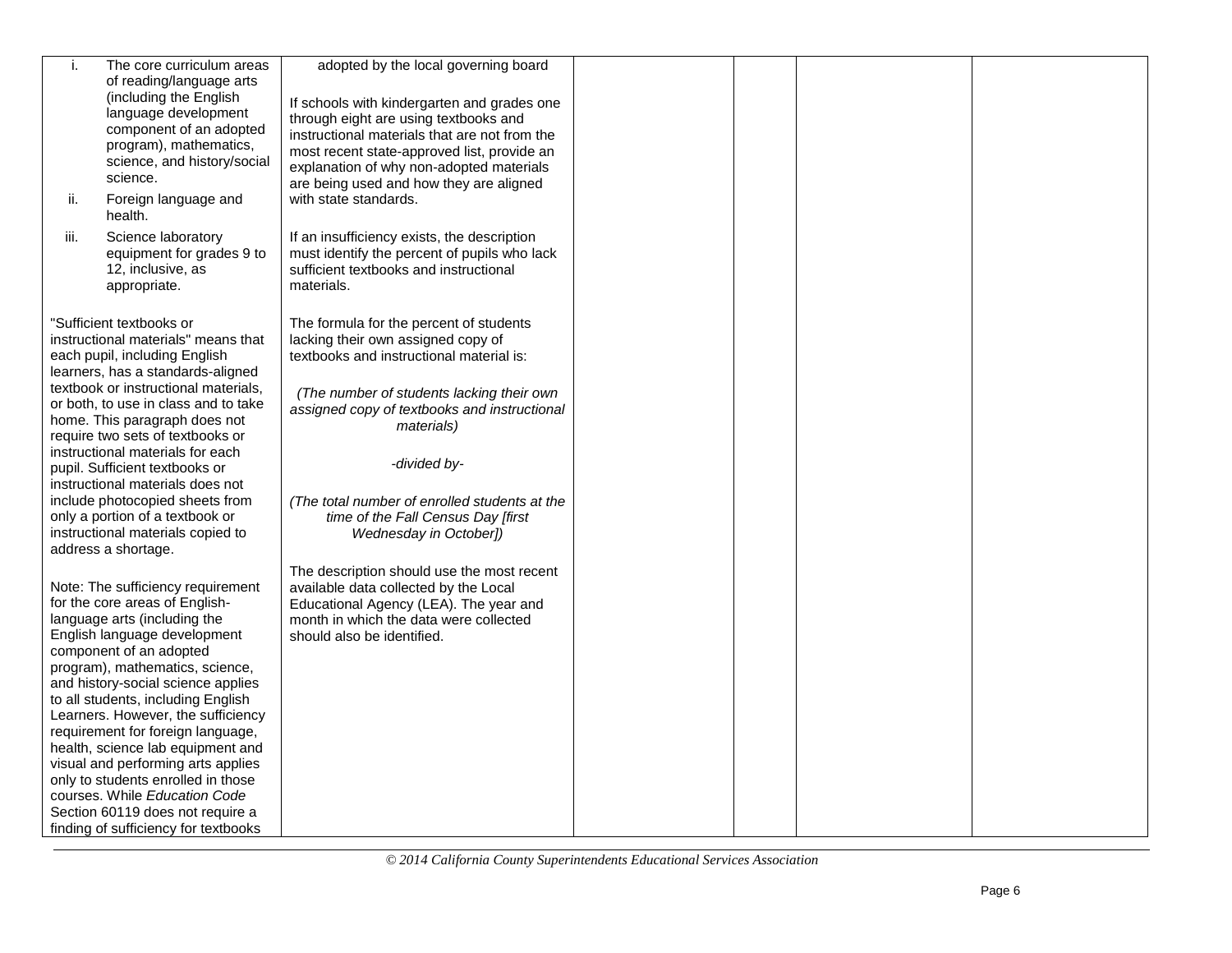| or instructional materials in visual<br>and performing arts, the SARC<br>does require this information.                          |  |  |  |  |
|----------------------------------------------------------------------------------------------------------------------------------|--|--|--|--|
| <b>Education Code Section</b><br>33126(b)(6)(A)<br>Education Code Section 33126<br>(b)(6)(B)<br>Education Code Section 60119 (c) |  |  |  |  |
| <b>Guidelines and Data Sources</b>                                                                                               |  |  |  |  |

Local governing board resolutions concerning the adoption and availability of sufficient textbooks and instructional materials should contain much of the information needed for this reporting element. In addition, LEA curriculum departments should have records of the ordering and distribution of adopted textbooks and instructional materials.

**Data provided by LEA**